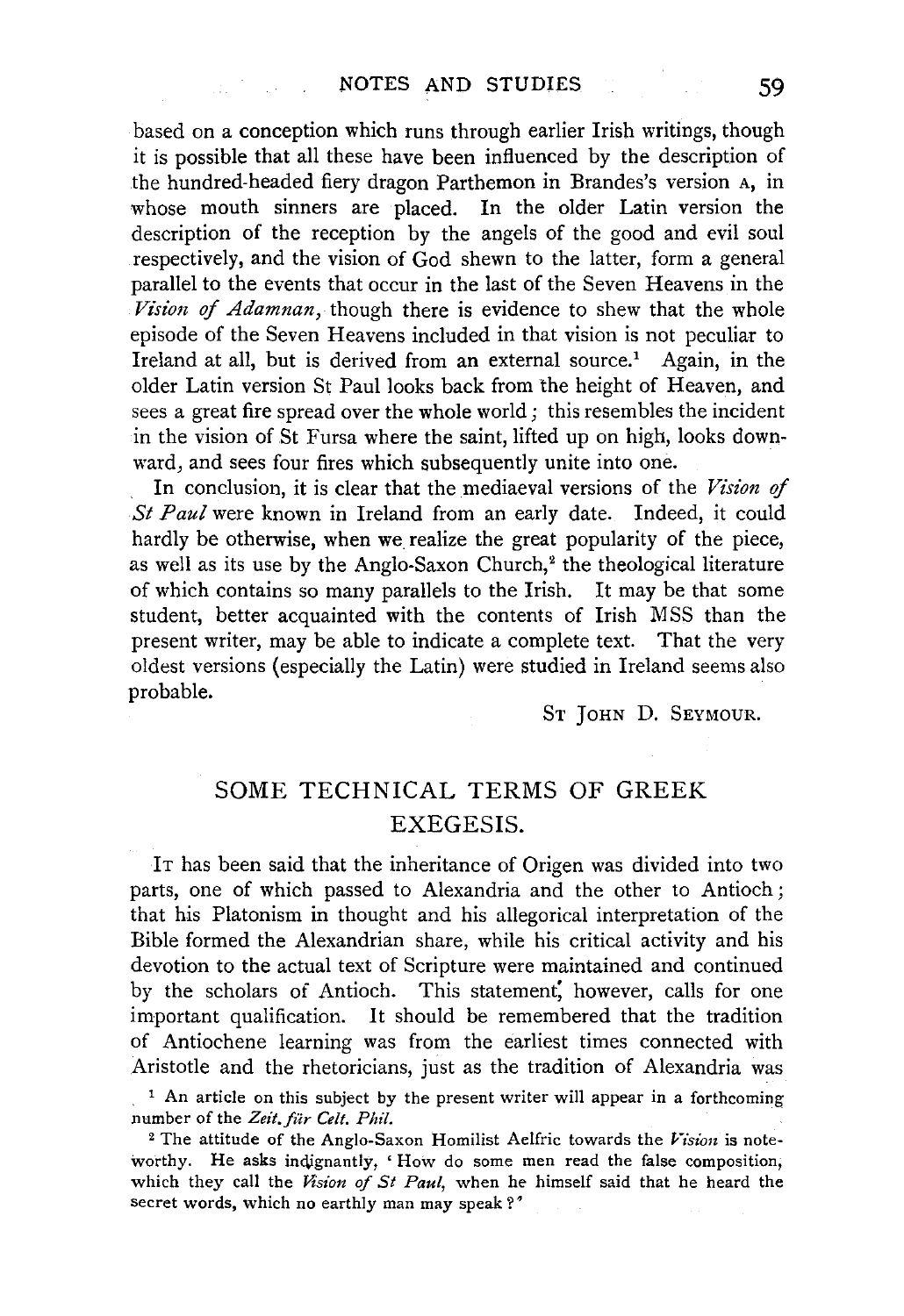Platonic. Origen was an Alexandrian and an exact scholar ; the tradition which he left in his native place was substantially the same as that which he inherited there. The Antiochenes on their side took over from Origen just as much of his method as was congenial to their own established traditions: they inherited from him an ideal of scholarship, but retained their own technical equipment as students of rhetorical science.

The divergence between Alexandria and Antioch is reflected in the history of certain exegetical expressions.

{I) dhl..1)yopELI', d>tJ .. ,.,yop~u. Strictly speaking, *dAA7rfop{a.* is a ux~p.a.  $\lambda$ έξεως, a mode of *expression*, έτερα άνθ' ετέρων άγορεύων ή και άλλόκοτα.  $\epsilon \pi \epsilon \omega \phi \epsilon \rho \omega \nu$ : thus it is defined by Quintilian as one of the *τρόποι*, as the continuous use of analogy, '*µeradooa'* continuata'. But the noun and the verb have also a secondary meaning, that of allegorical *interpretation.* Thus Plutarch says (363 D)<sup>9</sup> Ελληνες Κρόνον άλληγορούσι τὸν χρόνον, and Tatian *ad Gr.* 21 § 36 μηδε τους μύθους μηδε τους θεους υμων άλληγορήσητε. Both uses are common in patristric Greek. In Clement of Alexandria the primary sense of these words is more common than the other; later writers, whether Alexandrine or Antiochene, use both with equal freedom.

But in Alexandrine usage *ἀλληγορία* is in principle a method of exegesis (or a mode of Scriptural utterance) which  $(a)$  is contrasted with literal interpretation (or significance), and  $(b)$  is discernible from the *content* of the text in question: for the Antiochenes, it is (a) a mode of literal expression, which is (b) indicated only by the *form* of the text. The Alexandrine was prepared to understand anything in the Bible, except moral precepts, *per modum allegoriae*; e.g. he would refuse to take literally any passages involving anthropomorphisms or contradictions. The Antiochene held to  $\tau$ <sup>b</sup> prov throughout, and explained anthropomorphisms, &c., as arising from the *lotoryres* of Hebrew diction. The definitions and discussions of  $\partial \lambda \lambda \eta \gamma$ op<sup>{a}</sup> which are found in Antiochene texts make these points clear, and' shew also how small a place the Antiochenes allowed to this mode of diction. Thus Chrysostom says  $(in E_s, v_7)$  that the treatment of Scripture as allegorical must not be allowed to depend upon the caprice of the interpreter- $o\tilde{v}\kappa \partial \mu \epsilon \nu$ *K-6pwt Twv vop.CJ.lv TOVTCJ.IV a.Vr-o{-but* must be kept in strict subservience to the actual meaning of the text; and according to Isidore and Junilius, who codify from two different points of view the Antiochene theory, we shall only find *ἀλληγορία* when the *form* of Scripture indicates its presence. Thus according to Junilius *(Inst. reg.* i 5) the *proverbialis species* is only found in Proverbs and one or two other books: in this *species* 'licitum ... est non textum scripturae ipsius considerare sed sensum '; in the others (prophecy, history, and *simplex doctrina)* allegory is only to be admitted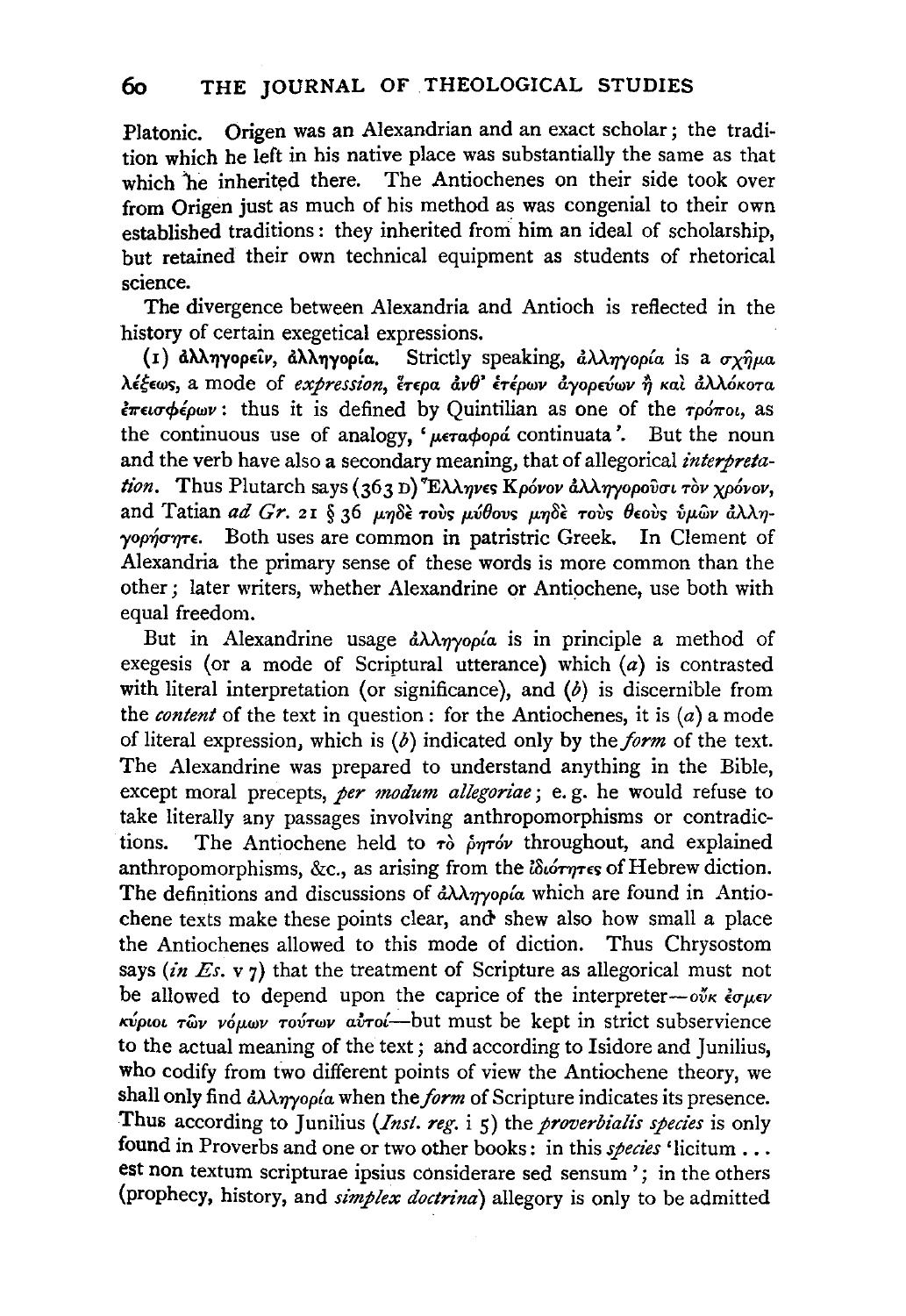on the condition 'ut narrationis fidem praesentare necesse sit': i.e. it occurs in the forms of metaphor, imagery, comparison, and similitude. In Isidore, *άλληγορία* is one of twenty-two *γενικώτατοι τρόποι*: it is not specifically defined, but is described by instances-κατά άλληγορίαν, *OTO.V* ~ *Ta* ' *a7rELpa* ~ 7r \ 'IJ.. ~ " "~ " ' ' ' '' ' ~..~.. ~ " *1\.'fJv 'I* <TVVEXW~ *voqTa 1\.E"f[/ Kat T'YJV TOVTWV* E't'OOOV KO. TO.·  $K\lambda v\sigma\mu$ όν "· *και τό* " έσται ως το *ξύλον το πε*φυτευμένον "· *και ο απόστολος την* ~Ayap *&U'YJyopEt.* 

Again, while the Alexandrians treated *tiAATJyop{a* as a method of reaching a meaning other than that of the 'letter', the Antiochenes regarded it as a literal mode of expression : i. e. as one in which it was plain from the actual words employed that they were intended to be taken ' tropically '. They would not therefore attribute an allegorical meaning to any passage unless its primary and essential significance was figurative. This may be illustrated from Diodore of Tarsus (Introd. to Ps. cxix, ed. Mariès, in *Recherches de science religieuse* 1919). Discussing the story of Eve and the serpent, Diodore says that it is an *alveyua* rather than an  $\partial \lambda \partial \eta$ *yop* $\alpha$ : for if it were the latter, the serpent would have to be understood as a pictorial expression- $\delta v \circ \mu a$   $\mu \circ \nu \circ \gamma \circ \nu a$  $\phi_{\text{e}}$ whereas in fact there was a real serpent, but one through which the evil one spoke. To take the story as an allegory would involve an  $\frac{\partial v}{\partial x}$   $\frac{\partial v}{\partial y}$   $\frac{\partial v}{\partial x}$   $\frac{\partial v}{\partial y}$ . Similarly Chrysostom held that in Gal. iv 24 St Paul used the expression 'allegory'  $\kappa a \tau a \chi \rho \eta \sigma \tau \kappa \omega s$ , since the primary meaning of the story of Hagar was historical-it was not a mere metaphor. The three definitions given in Cramer's *Catena* on Gal. iv 24 appear also to deal with this alleged inexactitude of the apostle's language.

(2)  $\theta \in \mathfrak{g}(\alpha)$ . The meaning of this term was discussed by Kihn (in the Theol. Quartalschrift 1880, and in his books on the school of Antioch and on Theodore of Mopsuestia and Junilius}, and after him by Bardenhewer and others. Fresh light has recently been thrown upon it by Fr Vaccari in the first number of *Biblica*, the periodical issued at Rome bv the Pontificium Institutum Biblicum. His new material is drawn  $(a)$  from the newly discovered fragments of Diodore, and  $(b)$  from the commentary on the minor prophets, printed among the works of Rufinus, which Dom Morin has shewn to be the work of Julian of Eclanum.

In the Alexandrian tradition  $\theta \epsilon \omega \rho / a$  is practically synonymous with  $d$ λληγορία, as that word is with διάνοια. The antecedents of this use of the word are, I believe, Platonic. Examples of it are very plentiful. Thus according to Didymus of Alexandria, in the verse Ps. cxix 72, ' dearer to me than gold or silver', *κατ*ά θεωρίαν, silver means the λόγος and gold the  $vo\hat{v}$ s. Or, to take a specially illuminating instance, both Socrates and Sozomen say of Diodore that he devoted his attention to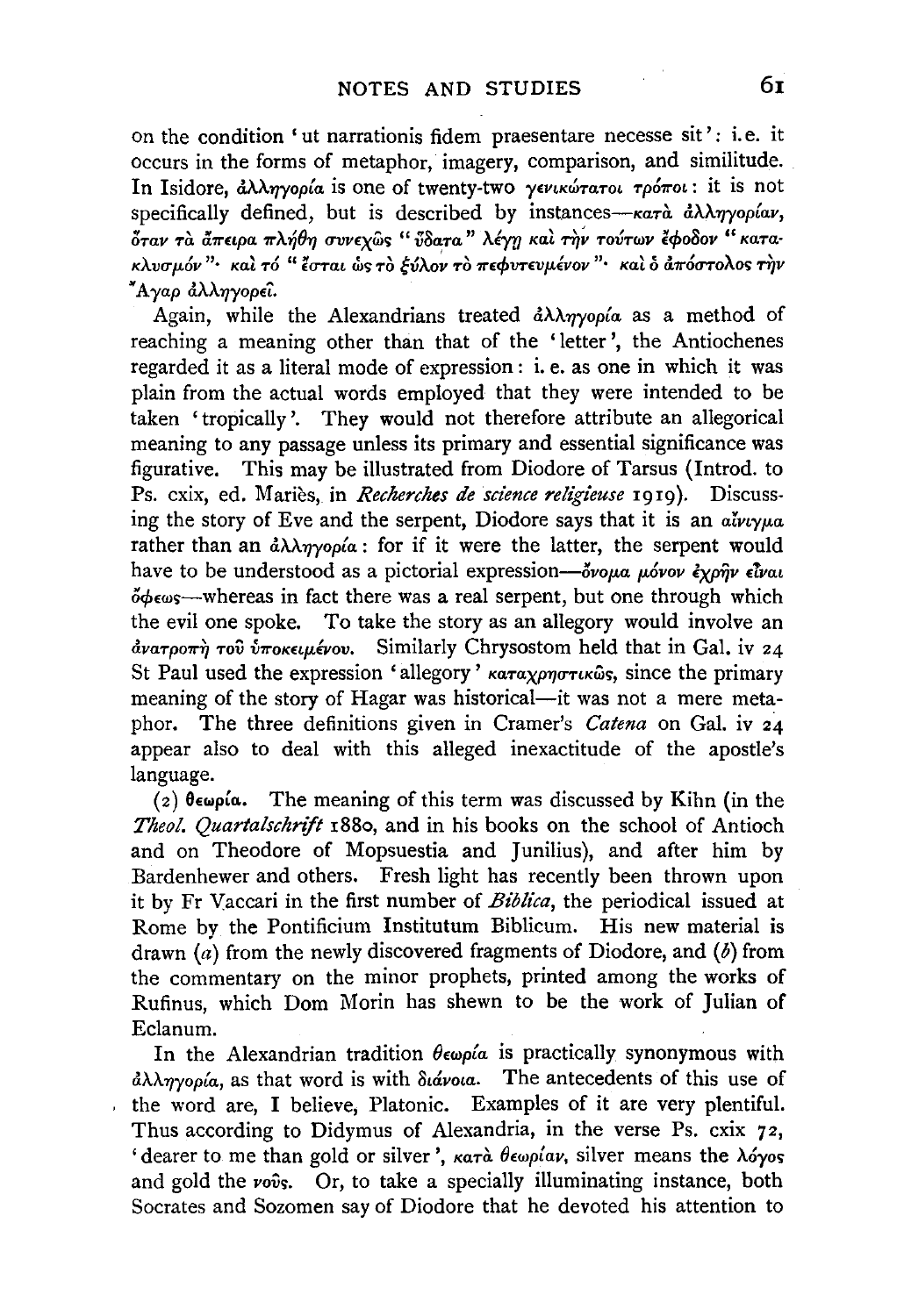the  $\psi \lambda$ ov  $\gamma \rho d\mu \mu a$ , ràs θεωρίας εκτρεπόμενος. In the Alexandrian sense of  $\theta \in \omega_0$  (a, this is intelligible and true; but to an Antiochene it would have sounded false and almost meaningless.

In Theodore of Mopsuestia  $\theta \epsilon_{\omega\rho}$  is primarily used of prophetic It is that intuition of things present and future which God vision. granted to the prophets. The prophet, by the  $\epsilon v \epsilon \rho \gamma \epsilon u$  of the Divine Spirit, was rapt into an ecstasy, and  $\partial v$  *ekoráget* he experienced communications which by a  $\tau_0$  of familiar in Scripture could be described as seeing, or hearing, or as feeling 'the hand of the Lord' upon him. Theodore (in Nahum ii) explains the word  $\lambda \hat{\eta} \mu \mu a$ , the LXX equivalent of 'burden', as referring to this ecstatic state— $\lambda \hat{\eta} \mu \mu a$ ...  $\tau \partial \hat{\sigma} \tau o$  καλεί, έπειδή του πνεύματος ή χάρις ὥσπερ άθρόον επιλαμβανομένη της του προφήτου διανοίας πρός την αποκάλυψιν αύτην μεθίστη των δεικνυμένων<sup>1</sup>; only through such a violent diversion of the mind from present things was the prophet able τη των δεικνυμένων θεωρία προσανέχειν μόνη.

The secondary use of  $\theta \in \omega$  p( $\alpha$  is also connected with the Antiochene psychology of prophecy, and certain other terms which have a certain shade of meaning in Antiochene exegesis must also be mentioned in order to explain it.

The fact that many parts of Scripture have a typical sense is due, as the Antiochenes held, to the divine ordering of history. The episode of the brazen serpent, or the exile and return, really happened: but they were made to happen in order to minister to higher things which were to succeed them. The gift of inspiration equipped the prophets to deliver utterances relevant to their own day, and also, at times, to speak in language so exalted that only a part of its content can be exhausted by referring it to the things of their own day. It was in these 'hyperbolic' passages, these 'sensuum cumuli', these 'excursus et excessus' of the prophetic mind, that the Antiochenes chiefly sought and found a typical significance.

It is the business of the exegete, while holding fast to the truth of history, to understand and explain this higher meaning of the text. He need not adhere to the ψιλόν γράμμα: ού κωλυόμεθα, says Diodore, σεμνώς έπιθεωρείν: but he must remember that ίστορία is not contrary το ύψηλοτέρα θεωρία τούναντίον δε κρηπίς εύρίσκεται και ύποβάθρα των υψηλοτέρων νοημάτων. The formal definition of θεωρία is found in Julian (Migne  $P$ ,  $L$ ,  $2I$ ,  $97I$  B), 'theoria est autem, ut eruditis placuit, in brevibus plerumque aut formis aut causis earum rerum quae potiores sunt considerata perceptio'; Fr Vaccari retranslates the definition thus,  $\theta \epsilon \omega \rho / \alpha$ έστιν έν εύτελέσι μάλιστα ή σχήμασιν ή πράγμασι των κρειττόνων διανοου-

62

<sup>&</sup>lt;sup>1</sup>  $\lambda \hat{\eta} \mu \mu a$  is used with the meaning 'enthusiasm' in Method. ed. Bonwetsch 97, 2 μετά πολλού λήμματος και ευψυχίας; but here there appears to be a confusion with λημά.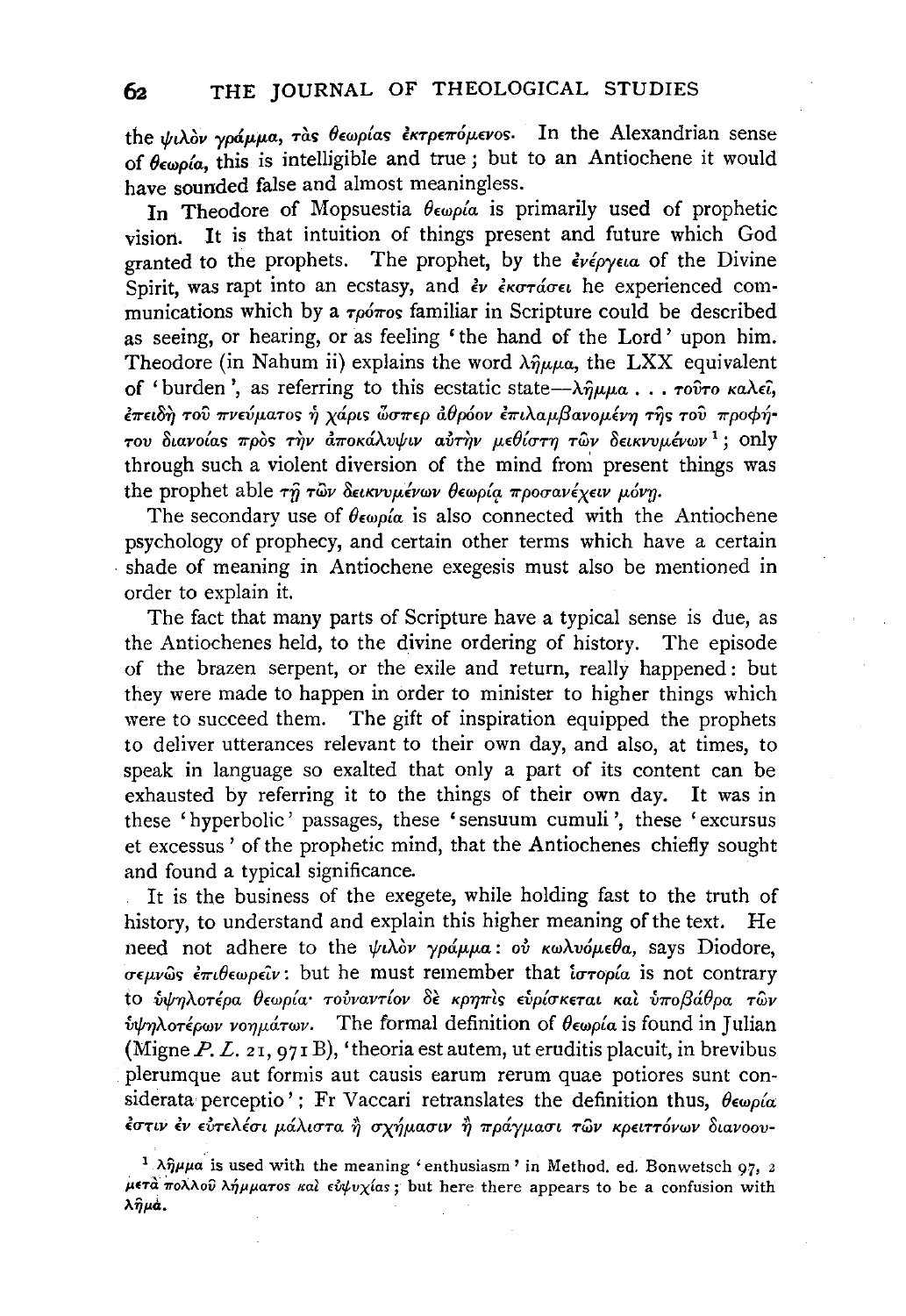$\mu \epsilon \nu \eta$  κατάληψις. It probably comes from Diodore's lost work τίς διαφορά άλληγορίας και θεωρίας: and Fr Vaccari understands the words 'ut eruditis placuit' to mean 'as the Antiochene fathers say'. It is possible, however, that the 'eruditi' may rather have been those rhetorical teachers from whom the Antiochenes derived their technical equipment.

The practical working of the definition can be seen, e.g., in Theodore's comment upon Zech. ix 9, 'Rejoice greatly, O daughter of Sion'. Here, he says, we have a passage which must not be understood to speak at one moment of Zerubbabel and at another of Christ, but one which primarily applies to Zerubbabel, yet speaks of him in language so hyperbolical that the prophecy could not be completely fulfilled in him; its final fulfilment is only to be found in Christ. The history of Zerubbabel is relatively a *brevis causa*: but in it we are able to perceive, by  $\theta \epsilon_{\omega\rho}$  ( $\alpha$ , 'eae res quae potiores sunt'. In order to do this there is no need to desert the  $\frac{\partial}{\partial u}$  (contextus) of Scripture: the actual text here has, as Chrysostom would say (Migne  $P. G. 55, 200$ ), a διπλή εκδοχή, which we must discern as such, τά τε αίσθητά νουΐντες και τά νοητά έκδεχόμενοι.

To the complete fulfilment of prophecies already verified in part the Antiochenes apply the terms εκβαίνειν, έκβασιν έχειν, πέρατος τυχείν. Cf. Theod. Mops. in *Joel* ii 28  $\pi$ oλλων δε τοιούτων όντων έπι της θείας  $\gamma$ ραφής παρόμοιον προδήλως έστι και το παρον... εκβέβηκε δε άπαντα μετα της άληθείας έπι του δεσπότου Χριστού: in Mich. v 1, 2 τό γε άληθες των είρημένων πέρας την έκβασιν είληφεν επι του δεσπότου Χριστού: Theodoret *in Zeph.* xiii 16  $\frac{\partial \kappa}{\partial y}$ ...  $\tau \gamma y$   $\frac{\partial \kappa}{\partial x}$  are The  $\frac{\partial \kappa}{\partial y}$  bears always some resemblance to that which typified it, but is always greater and higherέστι μέν τις μίμησις των πραγμάτων, πολύ δε το διάφορον τούτων προς έκεινα (Theod. Mops. prol. in Ion.). The signs which the  $\pi \rho \delta \chi \epsilon \rho$ os έννοια supplies are  $\epsilon\hat{i}$ κόνες, σκιαί, παραβολαί: the things signified are real, they are αύτα τα πράγματα, το μέγεθος της άληθείας.

It is strange that Theodore of Mopsuestia should have been supposed to teach that the New Testament merely accommodates the prophecies of the Old to Christ. In the main, his teaching is the direct contrary The connotation of the word  $\sigma \hat{\omega} \mu a$  in Antiochene writers is of this. worth noting in this connexion. Whereas in Origen  $\sigma \hat{\omega} \mu a$  stands for the lowest sense of Scripture, which is of little value in comparison with its  $\psi v \chi \eta$  and  $\pi \nu \epsilon \hat{v} \mu a$ , in Theodore it stands for the highest and fullest meaning, i.e. for the substantial fulfilment of prophecy in Christ. In Adrian this particular use of the word is not found: but he insists (*Isagoge* § 133) that the  $\sigma \hat{\omega} \mu \alpha$  is all-important; in it, and not beyond it, is the deepest meaning of the Bible to be found;  $\mu\eta\delta\epsilon\nu$  περαιτέρω  $\phi$ avrá $\zeta$ <sub>6</sub> $\sigma$ θαι του σώματος is the cardinal rule of exegesis.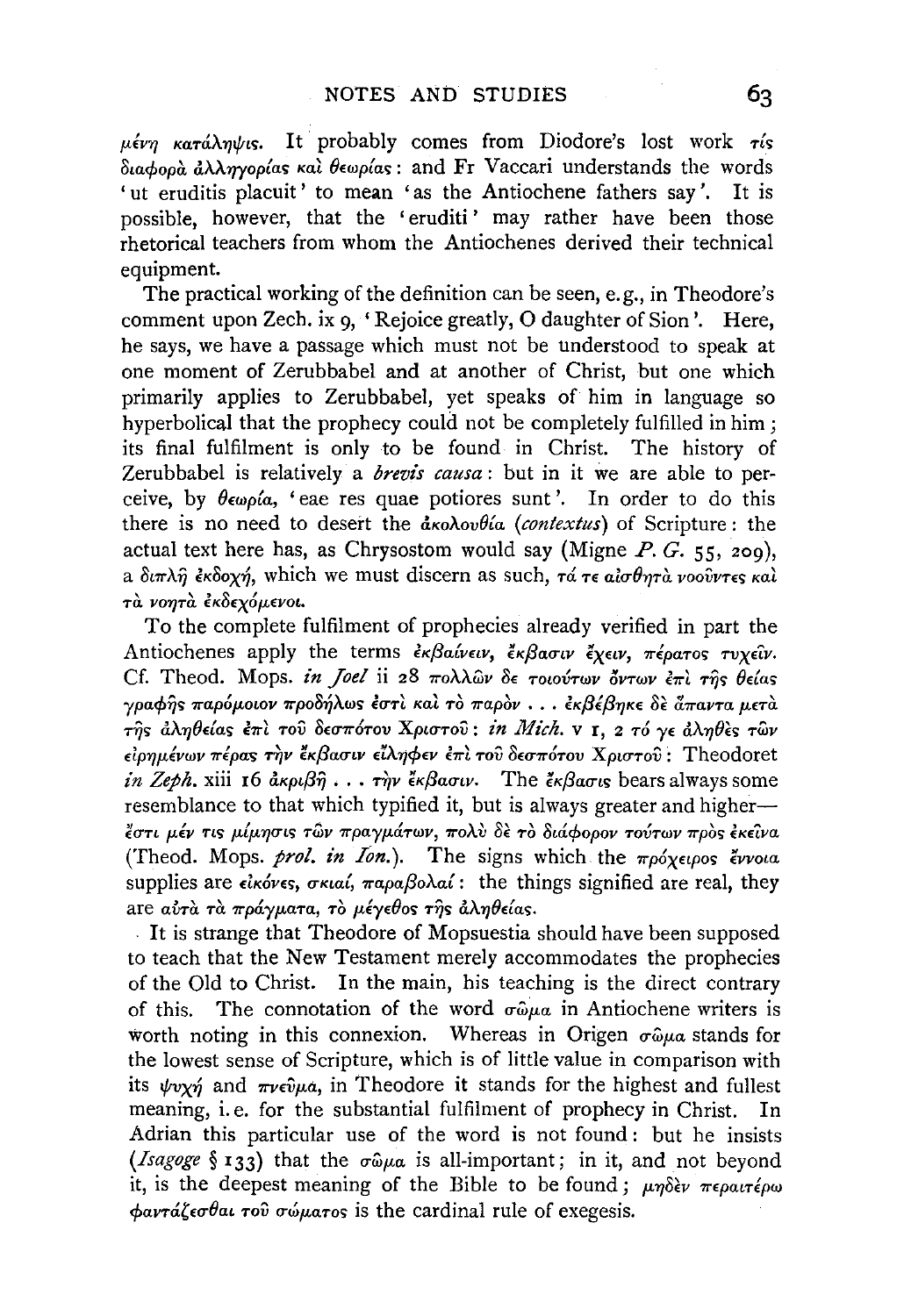Since  $\partial \lambda \gamma$  and was that one of the  $\tau \rho \delta \pi \sigma \mu$  in which  $(3)$  τροπικός. Alexandrian exegesis was most interested, the word  $\tau$ ponuxós, in that tradition, is practically equivalent to 'allegorical'. Technically, however, τροπολογία is simply any form of speech which is not κυριολογία: it is a clothing of the bare bones of fact with a grace that is not their owncf. Trypho περί τρόπων, Rhet. Gr. III p. 191 της φράσεως είδη έστι δύο, κυριολογία τε και τρόπος... τρόπος δέ έστι λόγος κατά παρατροπήν του κυρίου λεγόμενος κατά τινα δήλωσιν κοσμιωτέραν ή κατά το άναγκαίον. The Alexandrian or secondary sense of the word and its cognates is as old as Origen at least. It seems to be universal in writers connected in any way with Alexandrian tradition from Origen onwards.<sup>1</sup> In Antiochene writers, on the other hand, the primary sense is the normal one. Thus in Theod. Mops. in Hos. iv 3 τροπικώς λέγει κατά το είωθός means 'using a *figurata dictio* as he commonly does'. In what sense, then, was the word  $\tau$ po $\pi$ ikoi applied to the Macedonians or Pneumatomachi? That application is found in Athanasius (ad Serap. i 2, 10), and had clearly become common before Athanasius took up arms in the Mace-Both Athanasius and Didymus refer to it with donian controversy. irony; the latter calls his opponents  $\pi$ oικίλοι και  $\pi$ ολύτροποι, and the former rounds off an exegetical argument with a play upon the word: the Macedonians, he says, appeal to the text (Amos iv 13) lov  $\epsilon y$   $\omega$ στερεών βροντήν και κτίζων πνεύμα, asserting that it declares the Spirit to be a  $\kappa r \omega \mu a$ ; whereas the prophet really means that God 'establishes' that thunder of which the sons of thunder were the heralds, the unshakeable Gospel of the Kingdom: and in contrast with this inconcussa ueritas the Macedonians are  $\tau$  $\hat{\omega}$  ov $\tau$   $\tau$   $\rho$ o $\pi$ ικοί, vacillating creatures.

From the relics of Macedonian exegesis which are to be found in Athanasius, Didymus, and the Dialogi de Trinitate of Ps-Athanasius, the sense in which the Macedonians were called *roomuoi* can be plainly seen. Two passages in Didymus are specially illuminating :-

(α) ταΐς έξωθεν τέχναις άποκέχρηνται και έπ' άλλα και άλλα μεταφέρειν έπιχειρούσι τα ούτως σαφώς είρημένα.

 $(b)$  εί μεν ούν περί των τυχόντων ή βιωτικών πραγμάτων ήν αύτοις ή διάλεξις, καλώς αν αύτοις έσθ' ότε χρεία εγίνετο συμπλάσσειν μύθους τινάς, και άριστοτελική δήθεν δεινότητι και τη έν λόγοις τέχνη ως Ευνόμιος περιστρέφειν το πράγμα και συσκιάζειν την άλήθειαν.

Didymus has here two charges to bring against his opponents-their exegetical method is essentially the same as that of the extremest

<sup>&</sup>lt;sup>1</sup> St John of Damascus retained the stricter and more technical use : but in the instance on p. 1344 B  $\tau$ ροπολογία δέ έστιν άβέβαιος απόδειξις, the example which he gives, which is one of προσωποποιία (ώς ότε θάλασσα είδεν και έφυγεν), may have been derived from the Antiochene Isidore.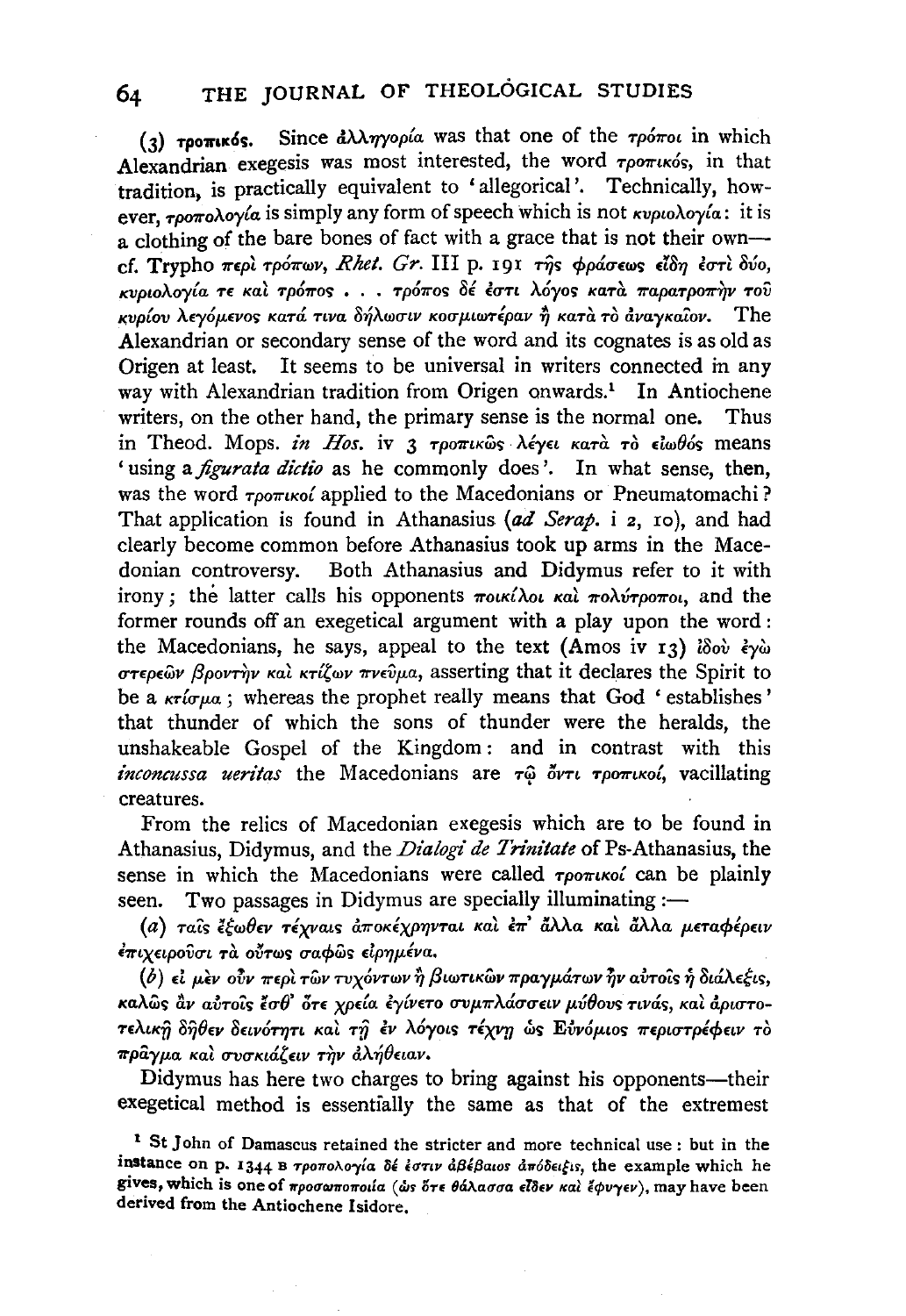Arians, and it is based upon the logic and rhetoric of the schools. The first of these charges may be illustrated from Gregory of Nazianzus's attack upon Eunomius (Or. Th. v 7): it is a trick of Arian logic, he says, to rely upon logical traps, and to weave together strings of disjunctive syllogisms. The logic of the Macedonians was also in fact of this type: a familiar example, and one of which both Eunomians and Macedonians made use, is the argument that if the Spirit is neither  $\kappa\tau\acute{\iota}\sigma\mu a$ nor angel, but proceeds from the Father, He must be a Son : and if so, the Logos and Spirit are brothers, and the Logos is not  $\mu o\nu o\nu \nu \nu \gamma s$ ; if on the other hand the Spirit is from the Son,  $o\dot{v}$ *kovv*  $\pi \dot{a} \pi \pi \dot{o} s$  *do*  $\pi \dot{a} \pi \dot{m} \rho$ Tov 7rV£vp.aTo<; (Didymus ed. Mingarelli, p. r8g, cf. Ath. *ad Serap.* i r6). The dependence of the Macedonians upon the technicalities of logic and rhetoric is even more obvious. They were confronted with prooftexts such as Ps. cxlii 10 Tò  $\pi\nu\epsilon\hat{v}\mu\hat{a}$  oov Tò  $\hat{a}\gamma a\theta\hat{o}\nu$  [so  $\aleph^{\alpha}$ <sup>a</sup> RT]  $\delta\delta\eta\gamma\hat{\eta}$ - $\sigma \epsilon \mu \epsilon$ ; and they argued that while the word  $\frac{d}{d}y \frac{d}{d}s$  is sometimes so used as to make it clear that the Godhead of its subject is implied, it is also used in many other ways : men may be called good  $\sigma v w w v' \mu \omega s$ , things and  $\partial \omega v \pi \partial \sigma \tau$ ara may be called good  $\partial \omega \omega v \omega \omega$ s; similarly men may be called holy, and a  $\sigma \kappa \omega \lambda \eta \xi$  such as the locust may be called the great power of God (Didym. p. 128 f.). But we must pay no heed to  $\delta \mu \omega \nu v$ - $\mu$ ίαι, συνωνυμίαι, or ομοιολεξίαι as though they implied identity of ουσία.

This contention is stated by the Macedonians in the form of a general principle of exegesis:  $\tau \hat{a}$   $\hat{a} \lambda \lambda \eta \gamma \rho \rho \mu \hat{\omega} s$   $\hat{\eta}$   $\eta \rho \sigma \eta \gamma \rho \rho \mu \hat{\omega} s$   $\hat{\eta}$   $\mu \epsilon \tau \alpha \phi \rho \rho \mu \hat{\omega} s$   $\hat{\eta}$ δμωνύμως λεγόμενα ού χρη<sup>3</sup> είς δόγματος ακρίβειαν παραλαμβάνειν (ap. Didym. p. 234). This principle underlies practically the whole of the exegetical matter preserved to us in the records of the Macedonian controversy; and its incessant application explains the sense in which the nickname  $\tau_{\rho 0}$ *rtico* was given to the heterodox party. They were called  $\tau_{\rho 0}$ *musoi* because they were for ever trying to explain Biblical texts as instances of one or other of the  $\tau \rho \acute{\sigma} \tau$ ou recognized by the rhetoricians, the students of ή έν λόγοιs τέχνη.

If the question is asked how the Macedonians came to be thus addicted to the use of rhetorical technicalities, the answer is that their exegetical methods were simply those which had been in vogue at Antioch, and wherever Antiochene influence was predominant, for almost a couple of centuries. There was nothing singular in Macedonian exegesis except its polemical concentration upon fine technical points. Its principles were those which had been inherited from Lucian by the Arians, and also by many who were not Arians ; and I believe that we may trace them back to a period even earlier than that of Lucian.

The essential identity of Macedonian exegesis with that of the Antiochenes is easily demonstrable from the *Isagoge* of Adrian, a hand-

VOL. XXIV.